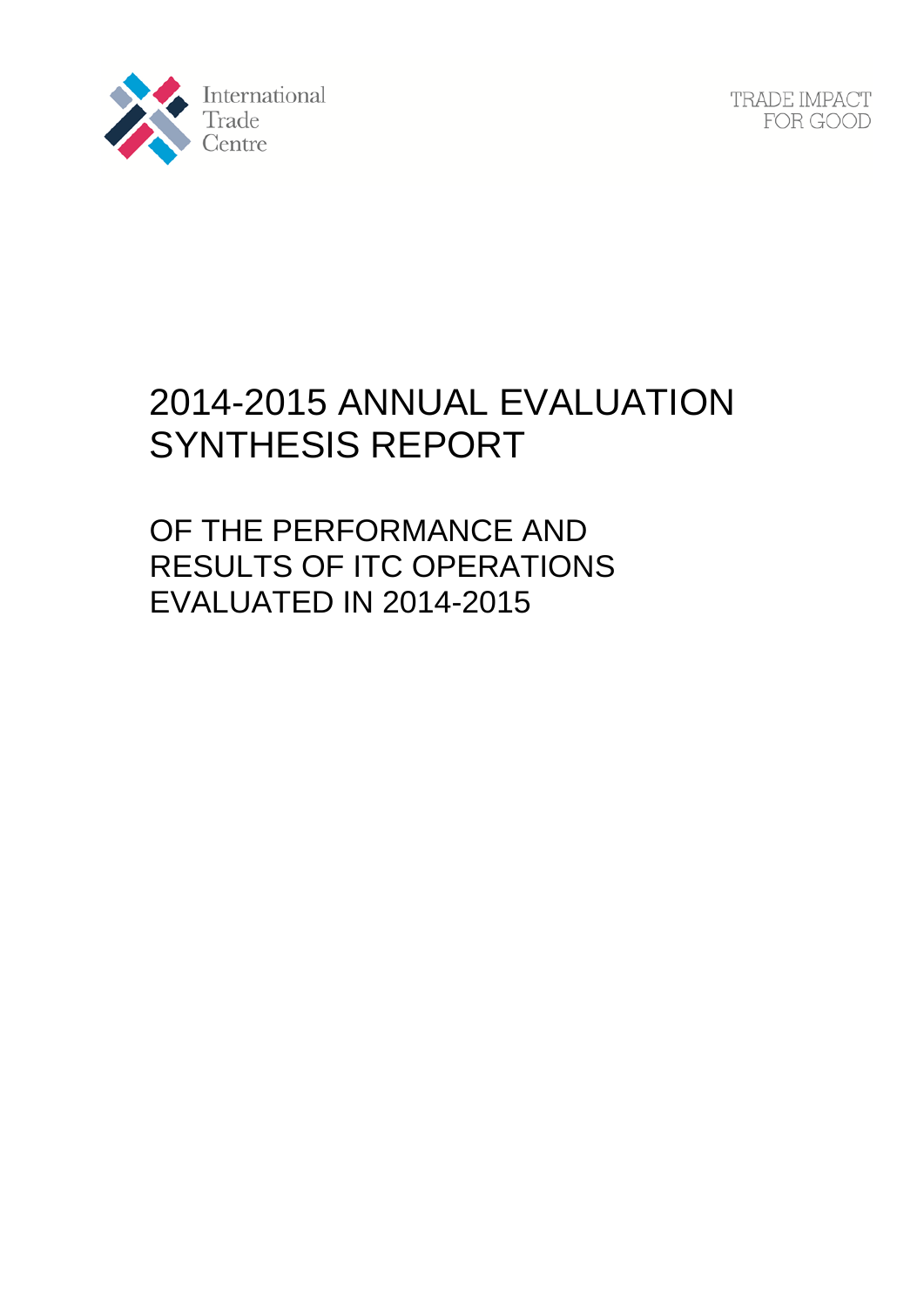The designations employed and the presentation of material in this document do not imply the expression of any opinion whatsoever on the part of the International Trade Centre concerning the legal status of any country, territory, city or area or of its authorities, or concerning the delimitation of its frontiers or boundaries.

This document has not formally been edited by the International Trade Centre. June 2015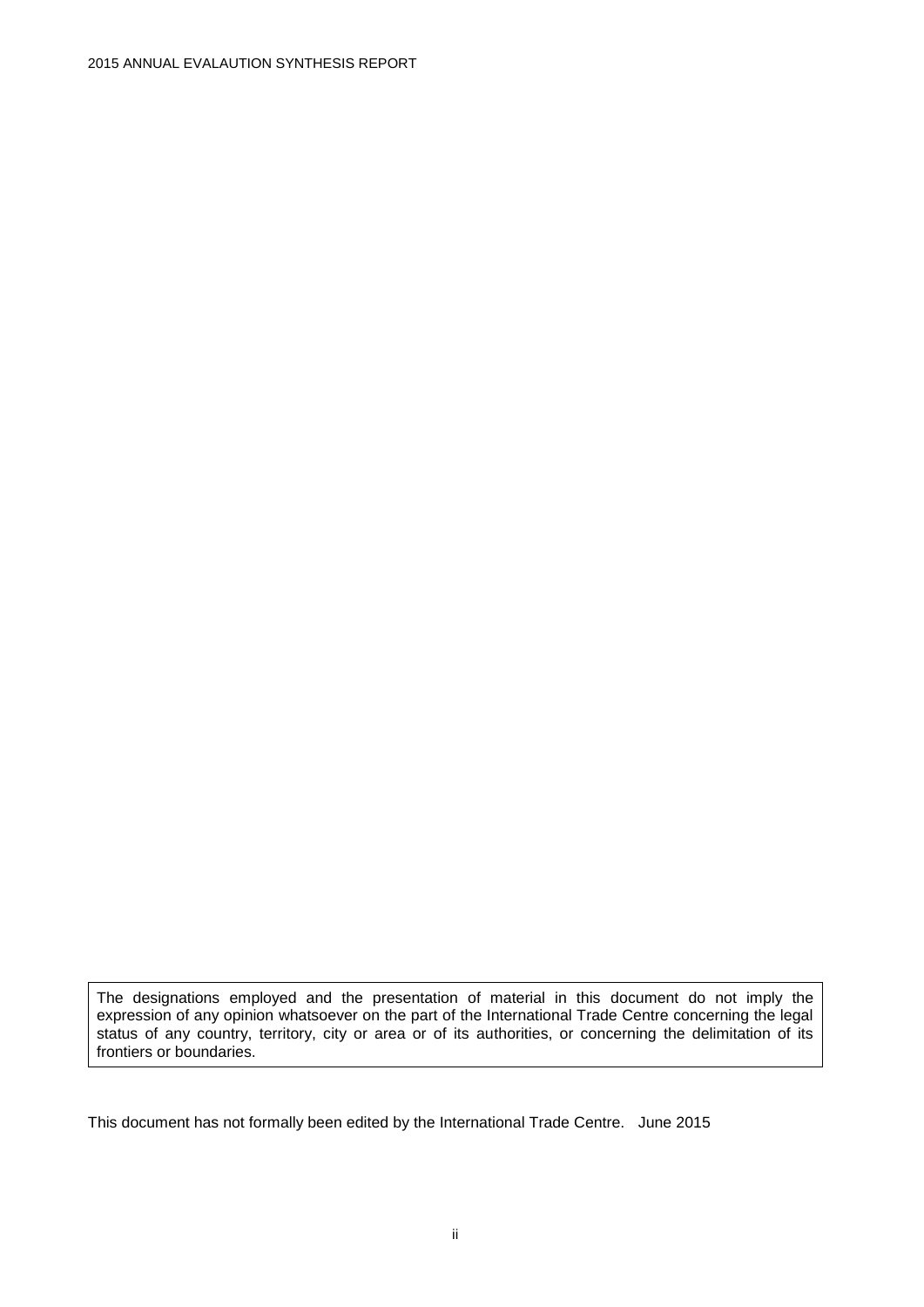## **Contents**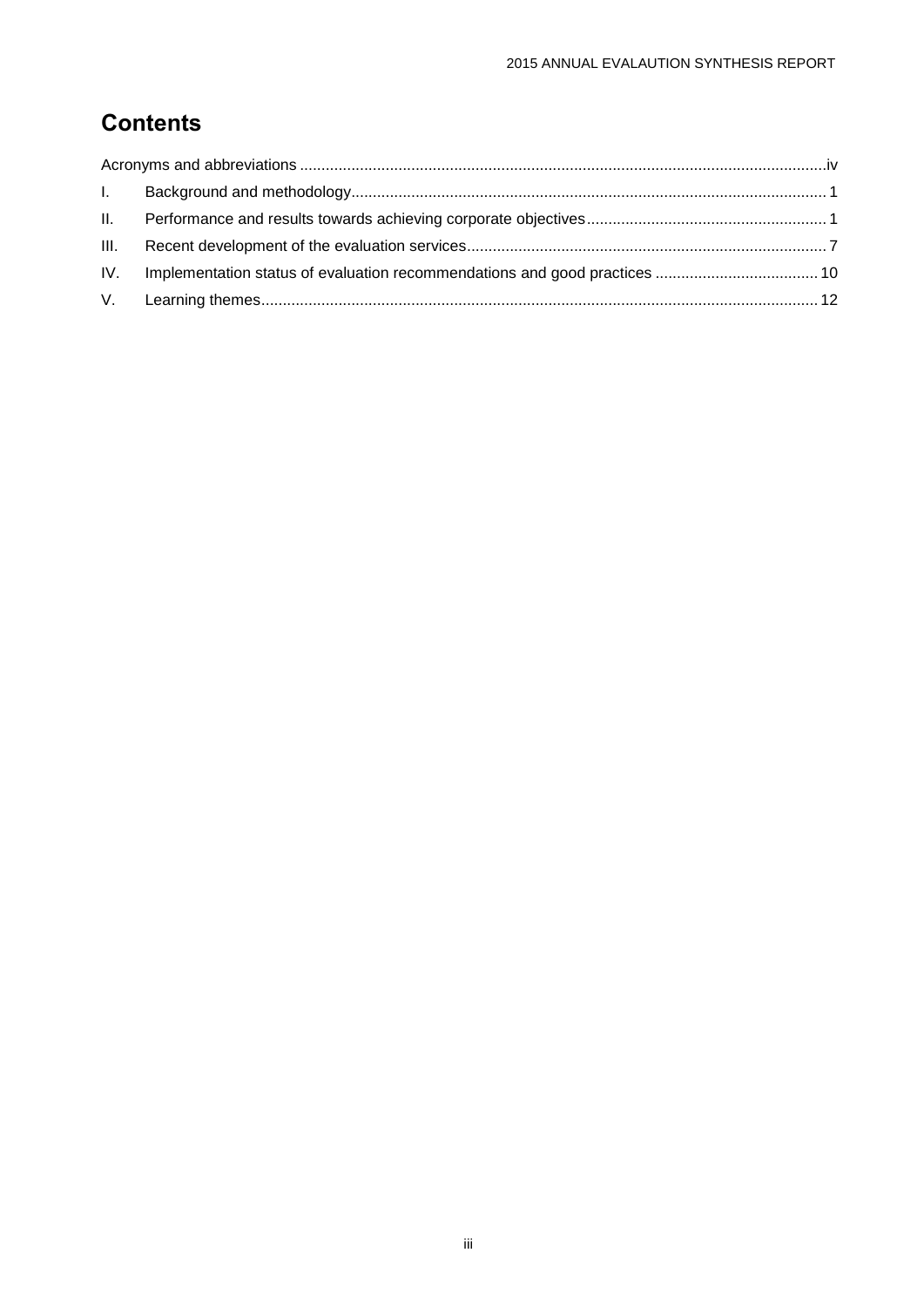# <span id="page-3-0"></span>**Acronyms and abbreviations**

| AfT          | Aid for Trade                                             |
|--------------|-----------------------------------------------------------|
| <b>CEMAC</b> | Economic and Monetary Community of Central African States |
| <b>CPC</b>   | Committee on Programme Coordination                       |
| EAC          | <b>Evaluation Advisory Committee</b>                      |
| EFI.         | <b>Ethical Fashion Initiative</b>                         |
| EIF          | <b>Enhanced Integrated Framework</b>                      |
| <b>ES</b>    | <b>Export Strategy</b>                                    |
| <b>FFS</b>   | <b>Farmer Field School</b>                                |
| <b>HACCP</b> | <b>Hazard Analysis and Critical Control Point</b>         |
| <b>HPTD</b>  | Horticulture Productivity and Trade Development           |
| <b>ITC</b>   | <b>International Trade Centre</b>                         |
| JIU          | Joint Inspection Unit                                     |
| <b>JAG</b>   | Joint Advisory Group                                      |
| <b>KTDA</b>  | Kenya Tea Development Agency                              |
| NTF II       | Netherlands Trust Fund Phase II                           |
| <b>OIOS</b>  | Office of Internal Oversight Services                     |
| <b>PAC</b>   | <b>Project Appraisal Committee</b>                        |
| <b>PCTP</b>  | Poor Communities and Trade Programme                      |
| <b>SCED</b>  | Sector Competitiveness and Export Diversification         |
| <b>SMC</b>   | Senior Management Committee                               |
| <b>SME</b>   | Small and Medium-sized Enterprise                         |
| <b>TCCEP</b> | Trade Climate Change and Environment Programme            |
| <b>TISI</b>  | Trade Investment and Support Institution                  |
| <b>TRTA</b>  | Trade-Related Technical Assistance                        |
| <b>UEMOA</b> | Economic and Monetary Union of West African States        |
| <b>UNEG</b>  | <b>United Nations Evaluation Group</b>                    |
| <b>WEDF</b>  | World Export Development Forum                            |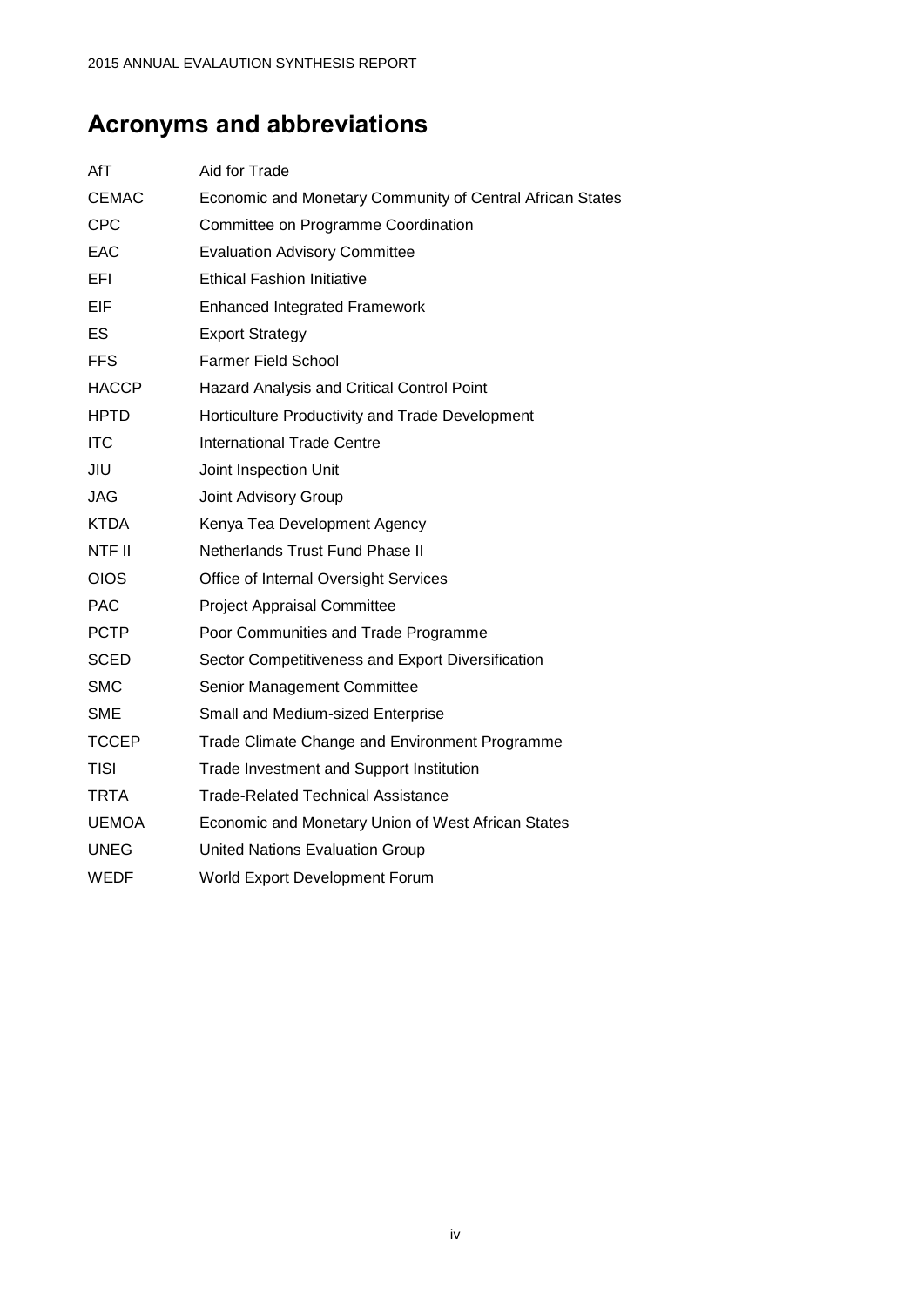# <span id="page-4-0"></span>**I. Background and methodology**

- 1. This is the third Annual Evaluation Synthesis Report by the Evaluation Unit of the ITC following the editions 2013 and 2014. The main clients for this report are ITC management and staff, representatives of ITC member states, Aid for Trade (AfT) practitioners, and other stakeholders. In line with good practices promoted by the United Nations Evaluation Group (UNEG) and its members, the purpose of this report is to present the evaluation-based findings on ITC's corporatelevel performance and results, report the implementation status of evaluation recommendations, and stimulate debate on selected learning themes.
- 2. The annual report is grounded on reviewing the evaluations, impact assessments, status reports on implementing evaluation recommendations, and other studies completed in 2014-2015, examining the corporate-level performance and results, and contemplating the cross-cutting issues and learning themes emerging from various evaluations and reviews.
- 3. The evaluations and studies being included in the review scope of the Report are: the Evaluation of the Trade, Climate Change and Environment Programme (TCCEP) 2015, the Midterm Evaluation of Sector Competitiveness and Export Diversification in The Gambia (SCED)<sup>1</sup> 2014, the Midterm Evaluation of Horticulture Productivity and Trade Development in Lesotho (HPTD)<sup>2</sup> 2015, and ITC's client surveys on impact 2014 and 2015. The external Independent Evaluation of ITC 2014 and the Office of Internal Oversight Services (OIOS) Programme Evaluation of ITC 2015 are considered as important external references by this report. The review scope also included the status report on implementing evaluation recommendations.
- 4. This report added a new section on the recent development of evaluation services, to emphasize the progress made in strengthening evaluation services at ITC. It summarizes the discussions surrounding the newly released Evaluation Policy 2015, the paper on Strategic Services of Evaluation Function 2014, the paper on Impact Assessment at Agency Level 2014, and other discussions with ITC management on evaluation and performance (results) management.
- 5. In line with the practice of last year's report and with modifications reflecting the revised strategic direction at ITC, the report contains the sections of (i) performance and results towards achieving corporate objectives, which will examine to what extent the programmes/projects are contributing to ITC's corporate objectives; (ii) recent development of evaluation services, summarising the main evaluation products and services at ITC; (iii) implementation status of evaluation recommendations and good practices, which reviews the implementation progress made by individual programmes and projects; and (iv) selected learning themes on sustainability and exit strategy, length of project implementation period, and project monitoring and reporting.

# <span id="page-4-1"></span>**II. Performance and results towards achieving corporate objectives**

6. To assess the performance and results towards achieving corporate objectives, this report applies the ITC's corporate objective stated in the Strategic Plan 2015-17, *to foster inclusive and sustainable growth and development in developing countries, especially least developed countries, and countries with economies in transition through trade and international business development*, in addressing the evaluation criteria of relevance, effectives, and impact of the operations evaluated in 2014-2015.

l

<sup>&</sup>lt;sup>1</sup> Enhanced Integrated Framework [EIF] Tier 2 project

<sup>2</sup> Enhanced Integrated Framework [EIF] Tier 2 project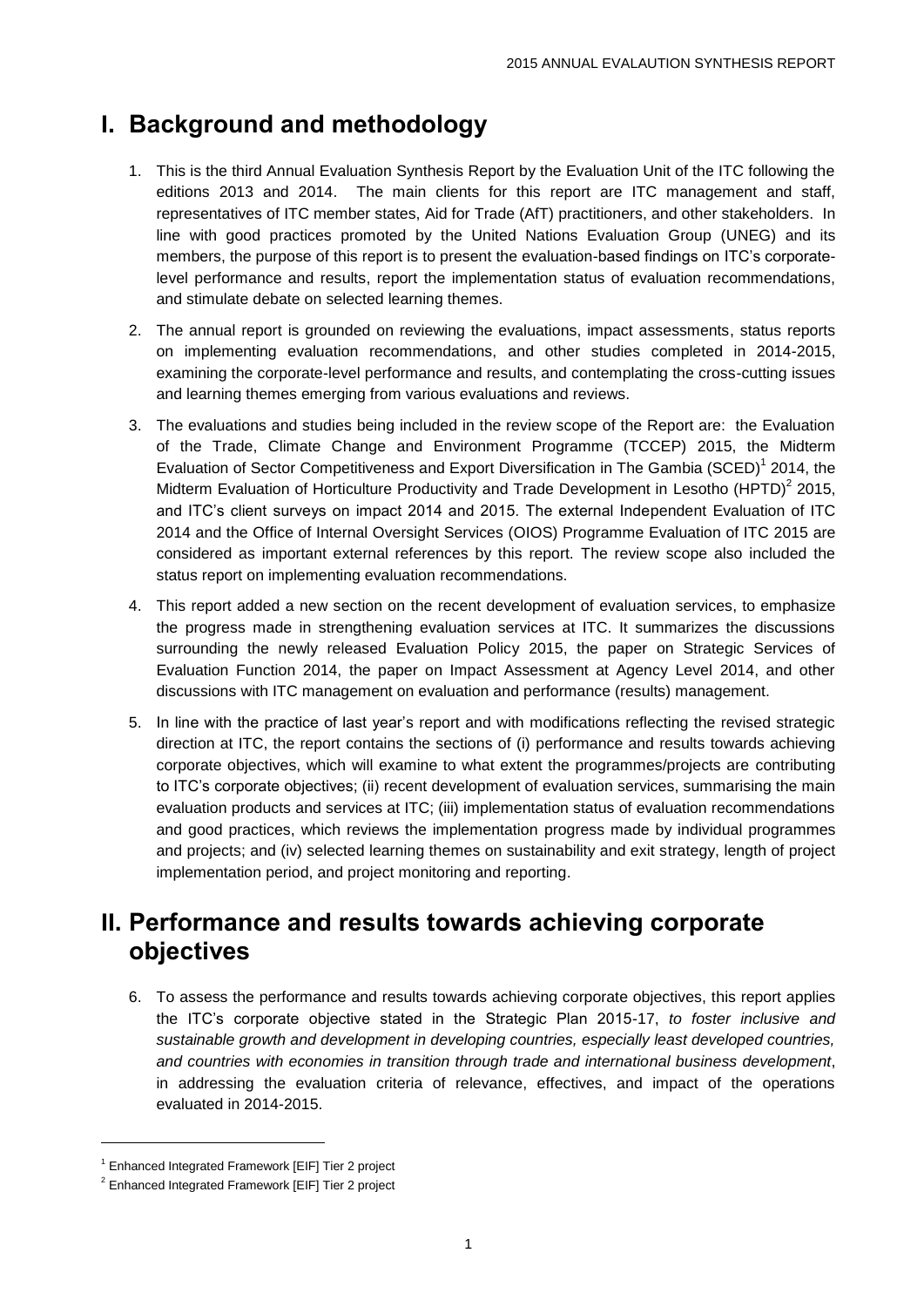7. Based on the evaluations completed in 2014-2015, the relevance of the ITC's operations has been found satisfactory, and the effectiveness and impact considered moderately satisfactory, as evidenced by the TCCEP evaluation, the midterm evaluation of SCED in The Gambia, and the midterm evaluation of HPTD in Lesotho. These major findings on relevance, effectiveness and efficiency have also been echoed by the external Independent Evaluation of ITC 2014 and the OIOS Programme Evaluation of ITC 2015.

#### **Box 1: Brief of the three programmes/projects**

TCCEP: The TCCEP was a three year programme (2010-2013), with a budget of USD 2.8 million, aiming to strengthen the capacity of Trade Support Institutions (TSIs) and SMEs to compete in the international market for sustainably produced goods and services. Under the programme umbrella, four projects were designed and implemented, including: Biotrade project in Peru, Climate change project in Kenya, Organics project in Zambia, Biodiversity project, and Environmental mainstreaming.

SCED in The Gambia: The Sector Competitiveness & Export Diversification Project in The Gambia was launched in June 2012, with a budget of USD 2.36 million for the implementation period of 3 years. Other funding included in-kind contribution from the Government in the amount of USD 0.41 million. Apart from support to agriculture, the project also included a trade information component and an inclusive tourism component.

HPTD in Lesotho: The Horticulture Productivity and Trade Development Project in Lesotho is implemented by ITC, for a 3-year period from 2013 to 2016. The project, with a budget of USD 2.7 million, aimed to build the capacity of farmers and cooperatives in Lesotho to produce high value fresh fruits and vegetables for domestic and export markets. A midterm evaluation, requested by EIF, was conducted in 2015 to assess the progress made.

- 8. **Trade, Climate Change, and Environment Programme**. The relevance of the TCCEP was largely confirmed by the ex-post evaluation, particularly in terms of placing ITC in the arena of trade and environment interventions, stakeholders' appreciation of a value chain approach, and capacity building with an environmental focus. One success factor is that the TCCEP leveraged related government policies in project design and implementation, which enhanced the relevance to country's development agenda and clients' needs.
- 9. For example, in Peru the sustainable use of natural resources is featured in its free trade agreements, including the current negotiations with the European Union. In the case of Zambia, the support to income-generation beekeeping as sustainable forest-based enterprises was in line with the National Poverty Reduction Strategy (2007), and agriculture is one of the priority growth sectors in the National Development Plan 2011–2015. However, the evaluation also found that the synergy among individual projects and the coherence between operations in countries are not evident.
- 10. The evaluation found that the programme was largely effective in achieving results for small and medium-sized enterprises (SMEs). Based on interviews with the project-supported SMEs, the TCCEP was regarded very effective in providing knowledge on how to promote products internationally, an area of ITC's comparative advantage, followed by useful information on environmental market opportunities and policies. The effectiveness in improving energy efficiency in tea production in Kenya is illustrated in the case study below. However, the effectiveness was slightly lower in supporting natural resource based products and green technologies and services.
- 11. In terms of impact, the TCCEP considered the SMEs and Trade Investment and Support Institutions (TISI) as direct beneficiaries and the related small farmers and producers as indirect beneficiaries, and the monitoring had focused on only direct beneficiaries – SMEs and TISIs. Therefore, there was limited data on the impact on the livelihoods of small farmers and producers.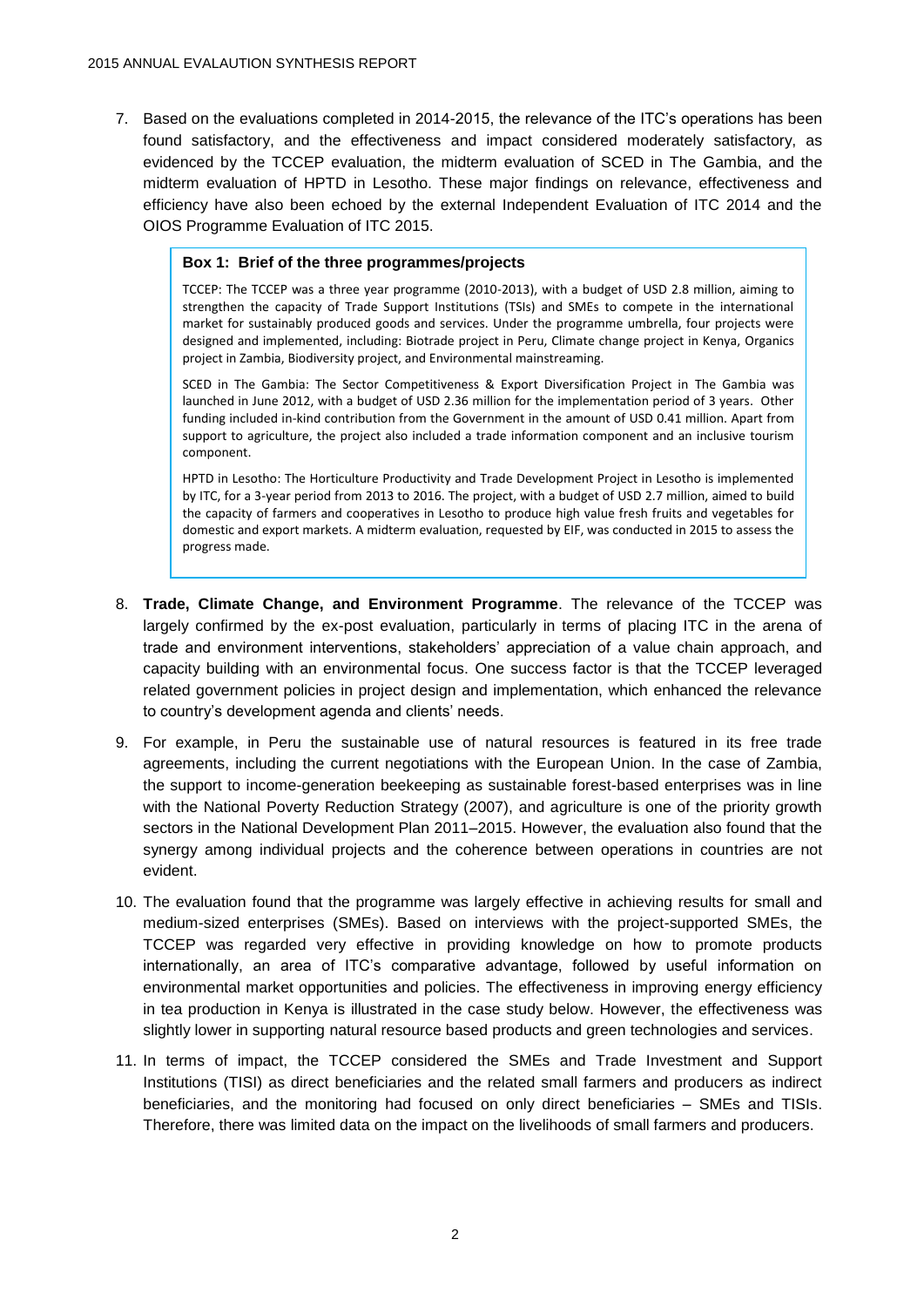#### **Case study: Carbon Project in Kenya**

The Chinga tea factory, to dry the green tea, shifted from unsustainable use of forests to wood plantations. It is reported that 30 acres of land were planted with trees with another 70 acres ready to be cultivated. In addition, firewood is now dried prior to its use, with five more wood fuel storages and drying sheds available for that purpose. This increases the caloric value of the firewood. The Chinga tea factory partnered with four other tea factories to install their own mini-hydro power generation unit to reduce costs of power supply and to use "green" energy. Water supply to the Chinga tea factory is now established by the local water authority and delivered with gravity flow, as opposed to pumping water from ponds. As result, energy consumption reduced by 2 per cent for electricity and 34 per cent for wood as shown in the table below.

| Carbon project: energy efficiency results                      | 7 month<br>Average<br>2012/13 | Equivalent 7<br>month<br>Average<br>2013/14 | Change in energy<br>consumption |
|----------------------------------------------------------------|-------------------------------|---------------------------------------------|---------------------------------|
| Electricity (Kenya shillings used to make 1 kg of<br>made tea) | 8.33                          | 7.92                                        | -2 per cent                     |
| Wood fuel (Kenya shillings used to make 1 kg of<br>made tea)   | 8.13                          | 5.36                                        | -34 per cent                    |
|                                                                |                               |                                             |                                 |

- 12. **SCED in The Gambia.** The midterm evaluation of the EIF-funded SCED in The Gambia assessed mainly the relevance of the project to the needs of clients in the country. The SCED project aims to improve the international competitiveness of the groundnut, cashew, sesame and inclusive tourism sectors of the Gambian economy. The relevance of this approach is evident in that the horticultural production involves a large number of the rural poor, making it a priority for poverty reduction. The midterm evaluation concluded that, if implemented as designed, the SCED is strongly relevant and is likely to have a significant impact on the international competitiveness of the targeted sectors.
- 13. Among the three main components agricultural intervention, trade information, and connecting tourism to agriculture, strong evidences of relevance were found mainly in the agricultural sector interventions. SCED supported the development of sector strategies for cashew nut and sesame, two commercial products with potential for quality improvement and export; and the project designed activities for quality accreditation, standards development, quality segregation, and implantation of Hazard Analysis and Critical Control Point (HACCP)<sup>3</sup>, and farmers' field schools
- 14. The initiative of collecting and disseminating trade information of the targeted sectors among policy makers, TISI, enterprises and farmers is very relevant, as the baseline survey found that there was no effective trade information network in The Gambia and the project was filling in a gap. Trade information support holds potential for enhancing the international competitiveness of targeted sectors in agri-business.
- 15. The concepts of the trade information support and connecting tourism to agriculture were plausible; however the intervention logic was less well articulated, and there were limited signs showing that these two components would be fully implemented and would generate significant results. It should be noted that the implementation is still ongoing, and the midterm evaluation recommended extending the implementation period to allow time for bringing in key national partners, and implement sufficient actions to stimulate impact.
- 16. **HPTD in Lesotho.** The midterm evaluation found that the HPTD is well designed and highly relevant, and it has the potential to improve export earnings and reducing rural poverty. The finding

 $\overline{a}$ 

 $3$  International quality standards for agricultural production.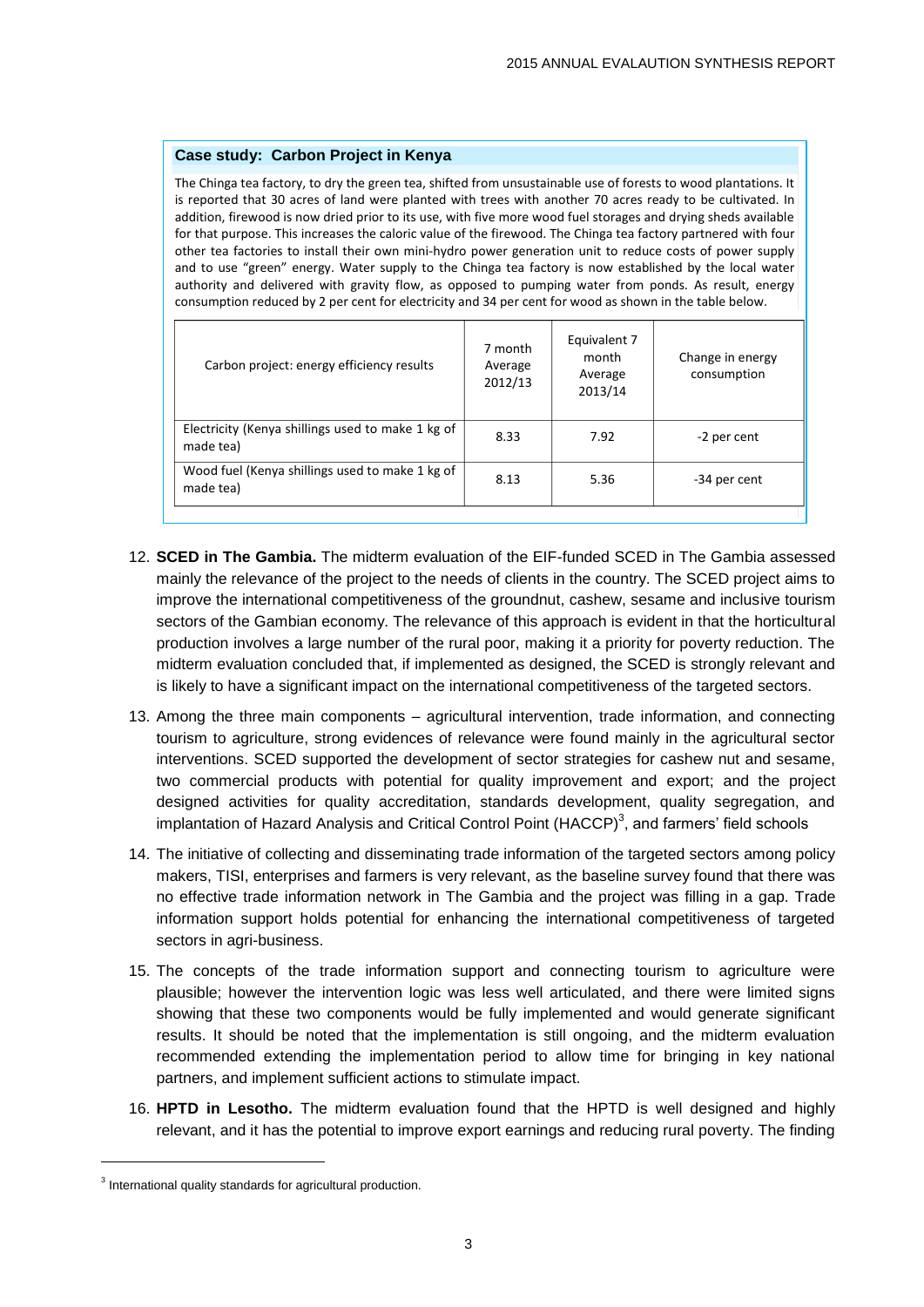highlights the good quality of the design. The project invests mainly in a service package surrounding the production and trade of greenhouse mushroom managed by smallholder farmers, who are very motivated to run small farm business. The main components - enhanced skills and knowledge of smallholder farmers and their cooperatives, a mushroom laboratory for providing greater volumes of mushroom spawn, quality assessment and accreditation of mushroom, a market centre linking farmers' cooperatives to domestic and export markets, and improved financial skills of small farmers and their cooperatives – are highly relevant to the corporate objectives of ITC and to the needs of beneficiaries.

- 17. The relevance is also confirmed by the fact that this kind of service package has been tried and tested by multilateral banks and other agencies in rural business development, although the need for enhanced links to micro-finance and the necessity of social cohesion (such as women's selfsupport group) in production and marketing are not obvious in the HPTD design.
- 18. However, the project at its halfway point could implement only a part of the first two components that is the procurement and installation of the greenhouse kits and the procurement of facilities for the mushroom lab. The project has installed 85 kits and trained farmers on the correct techniques in greenhouse farming, and a Chinese aid project procured the equipment for the mushroom lab, trained local staff, and signed anther three-year support to this lab.
- 19. However, the implementation of the project has not gone without some challenges. There has been limited progress on quality assessment services, market information centre, or financial management. The central coordination role and function has been over-complex, with a lack of clear reporting lines and decision making mechanisms. Communication among the multiple ministries and stakeholders involved are has also been challenging with the EIF National Implementing Unit, or not be able to build consensus on major decisions to steer the project ahead. This underscores the importance of the EIF trade mainstreaming efforts to ensure that institutional capacity building is enhanced to provide concrete foundations and ownership assumption for effective implementation and attainment of results.
- 20. The contrast between the high relevance of project design and more modest effectiveness in terms of implementation once again highlights the critical importance for ITC of enhancing the preparedness and implementation capacity in challenging country contexts.
- 21. **Results of performance and impact surveys**. ITC is committed to demonstrating development results and impact in partner countries. ITC conducted impact-oriented surveys in 2014 and 2015. At the present stage, these studies focused only on the first ITC corporate goal directly targeting enterprises. It is foreseen that an appropriate methodology to assess impact on policymaking institutions and TSIs will be addressed in subsequent phases. The first category of survey targeted enterprises having participated in ITC's technical assistance projects to examine their perception of the impact generated by ITC operations. The main message emerging from the 2014 impact-orientated survey is that working with ITC had a positive impact on exports.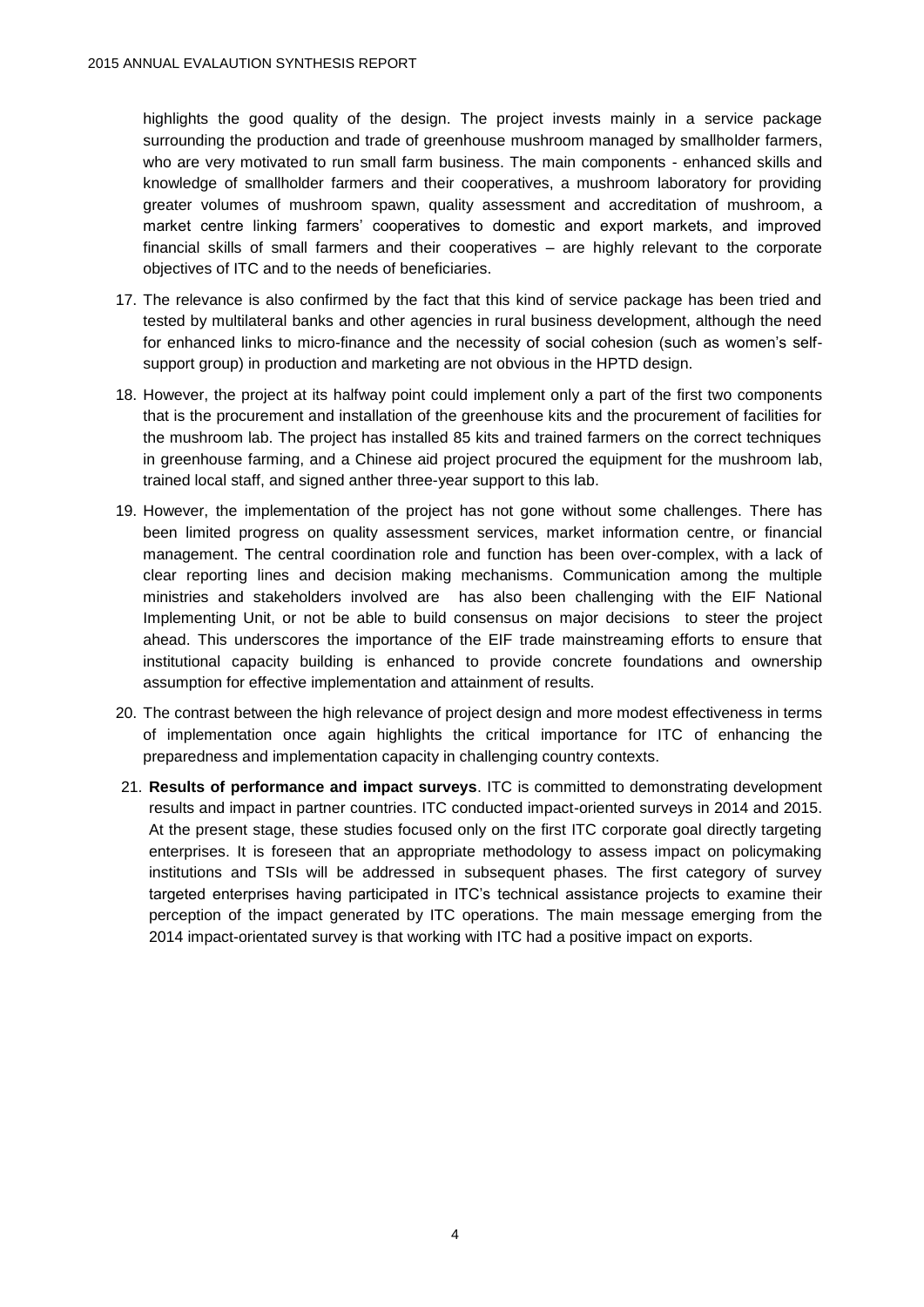#### **Box 2: Corporate-level impact surveys**

The effects were more pronounced for smaller companies than for larger companies: The Impactorientated survey questionnaire was launched by the Market Analysis and Research Section (MAR), Division of Market Development, with an online format in February 2014. The survey covered 23 ITC projects and over 1,000 emails were sent to potential beneficiaries. The survey produced 307 answers, of which 169 were considered valid.. The survey with same design was repeated in 2015.

About 80 per cent of SMEs declared seeing a positive impact in their exports as opposed to only 30 per cent of the large companies. Of the 36 companies that shared details on their export values and the share attributable to ITC, they exported between 14 and 15 million USD in 2013 and attributed about 3.5 million USD to ITC, an average of around 30 per cent. Responding companies also found that working with ITC contributed to the creation of jobs for both men and women. Furthermore, the results of the survey 2015 indicate that ITC contributes to diversification for companies, both in terms of new markets (in 50 per cent of the cases and claimed that they exported on average to 1.5 new countries) and in terms of new export products (where product diversification occurred in 38 per cent of the cases).

Another category of survey conducted in 2014, focused on the clients of ITC that use ITC's trade information public goods. The survey is used to monitor relevance, utilization and performance of the tools, to provide insights on the impact of these tools, and to obtain feedback for future improvements. In terms of enterprises using these tools, the key findings is that importing/exporting rated the influence of ITC market analysis tools on their import or export activity as largely positive. The companies that responded estimated a total of USD 121. 6 million of attributable export value. Some of these companies claimed that ITC Market Analysis Tools were particularly user-friendly and instrumental in helping them to identify new market opportunities.

22. From external perspectives, the development performance and results of ITC, particularly in support the trade of SMEs in developing countries, was examined and confirmed by the two recent external evaluations of the ITC as an organization. Overall, ITC is found providing relevant and customized services to clients in developing countries, and that the development outcomes and impact should be further substantiated in future operations.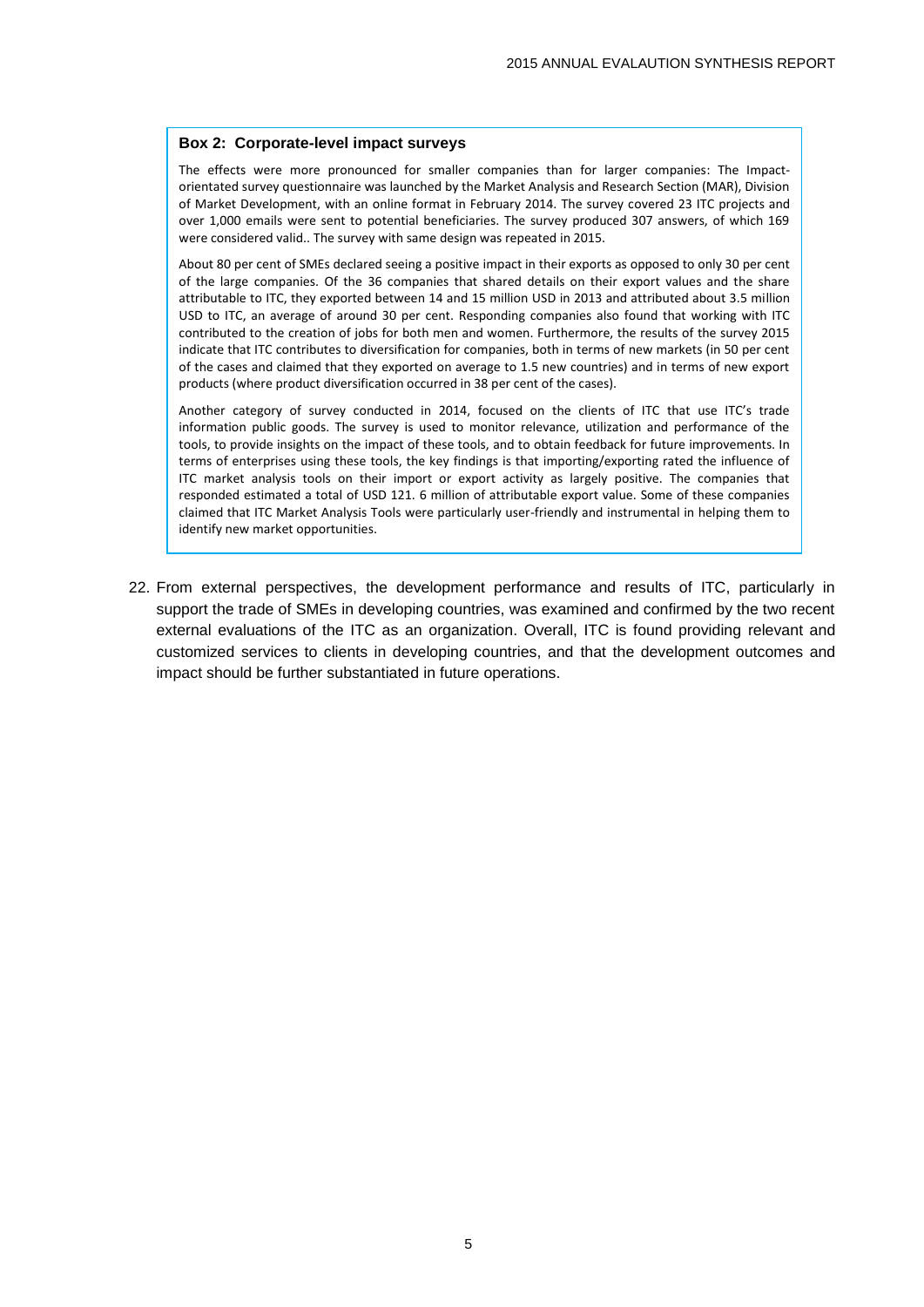#### **Box 3: What the external Independent Evaluation of ITC 2014 talks about ITC's performance**

An Independent Evaluation of the ITC was conducted by Saana Consulting in 2013- 14. The evaluation findings and recommendations were presented to the annual meeting of the Joint Advisory Group (JAG) in June 2014.

The evaluation endorsed the relevance and effectiveness of ITC's aid for trade interventions. It found that, as a relatively small organization with a complex internal governance structure, ITC had continued to be focused on delivering practical support to developing countries, and especially to SMEs, to help them increase their development trough trade. There are growing demands for ITC-type services, and ITC is wellplaced to respond, providing that it secures sufficient and predictable funding for a coherent long-term strategy. Regarding the performance of ITC in the period of 2006–2013, a key message expressed was that, in spite of limited resources and heavy constraints, ITC continued to provide high-quality services in its specialized field.

However, ITC's overall resource situation limits the greater use of this asset by developing countries, reduces its efficiency, and contributes to distortions in the organization and its results. The evaluation drew out four major strategic recommendations with supporting action points to be addressed by ITC management, governance bodies and supporters:

- Move to a strategic base for supporting and deploying ITC's unique strengths in the global Aid for Trade effort.
- Protect and develop ITC's main and distinctive working assets: its special capacity to deal with the private sector in trade and its excellence in technical expertise and appropriate technical assistance.
- Pragmatically strengthen governance and continue to strengthen accountability while minimizing bureaucracy.
- Move ITC up to the next level of visibility, engagement and effectiveness as a key player in the global Aid for Trade effort.

ITC management accepted all the recommendations which formed a substantive input into the formulation of the new ITC Strategic Plan 2015-17, launched in September 2014. A detailed Management Response and Action Plan was prepared by ITC and endorsed at an ad hoc session of the JAG in January 2015.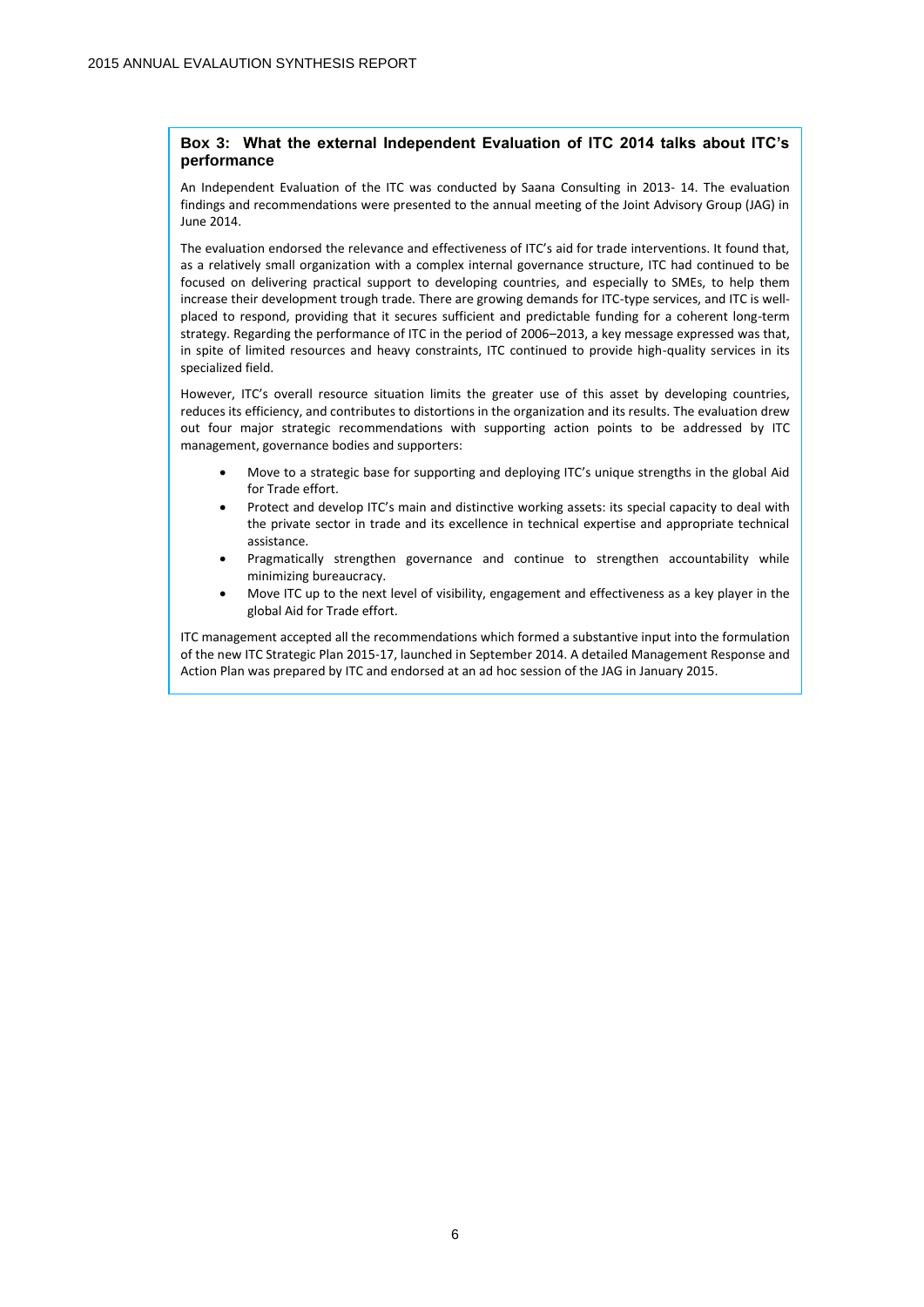#### **Box 4. OIOS Programme Evaluation of ITC 2015**

The UN's Office of Internal Oversight Services (OIOS) carried out an evaluation of ITC that started in 2014 and culminated in early 2015. This report was commissioned despite a full-blown independent evaluation of ITC that reported in 2014. ITC has co-operated fully to ensure this evaluation added value to the prior evaluation. The evaluation report was presented to the UN Committee on Programme Coordination (CPC) in New York on 3 June 2015 in a formal session and on 9 June in an informal session.

The OIOS report largely endorses the prior independent evaluation, both on findings and methodology. The report is generally positive in its view of the progress made in the period under review (2006-2014) and of the current state of ITC. The OIOS evaluation considered that while ITC had made progress in establishing the architecture for mainstreaming cross-cutting issues, it had not consistently addressed these issues in its project designs. OIOS made five recommendations:

- Regularly monitor operational units' implementation of the action plans formulated in response to the 2014 evaluation of the Centre as well as the present evaluation, and regularly report on such implementation to its Joint Advisory Group;
- Incrementally adopt a more holistic, data-driven approach to strategic planning and budgeting;
- Revise its programme and project approval protocol to ensure project alignment with corporate priorities and objective needs assessments, as well as adequate attention to monitoring and evaluation and risk management;
- Improve its capacity to generate credible evidence on the results its interventions have achieved, and on these interventions' cost-effectiveness; and
- Accelerate mainstreaming of cross-cutting issues.

ITC was able to accept all the recommendations of the OIOS evaluation, although not without caveats, which are detailed in the ITC management response and its action plan.

It is noteworthy that the OIOS Recommendation II - Incrementally adopt a more holistic, data-driven approach to strategic planning and budgeting - presents a challenge to ITC because it can be seen as underestimating the practical constraints on a small agency like ITC. ITC will take this recommendation on board as a direction in which to move, but it will do so carefully, to make sure that it is complementary to the valuable role it plays as a trusted broker between demand for its services and the funding that is available.

### <span id="page-10-0"></span>**III. Recent development of the evaluation services**

- 23. In 2014 2015, the Evaluation Unit intensified efforts to further align the evaluation services to ITC's strategic objectives, clarify the evaluation and advisory services, and enhance the utility of evaluation. The related policy guidance is addressed in the ITC Evaluation Policy 2015. The Evaluation Policy 2015 supersedes the Evaluation Policy 2008 and is also referred as the second edition Evaluation Policy.
- 24. In supporting the revised strategic direction and the programmatic approach to the strategic focus areas, it is critical for the evaluation function to clarify what essential services are provided to the organization, and how the evaluation function serves the corporate objectives. Within the performance (results) management framework of the ITC, evaluation has a role to support the ITC management and delivery mangers to better plan, measure and demonstrate results, which is even more prominent considering the weakness in project monitoring and reporting systems mentioned by recently-completed evaluations.
- 25. The development of evaluation services holds great potential for improving the utility of ITC's evaluation products. As agreed during recent consultations at ITC, the objectives of the evaluation function at ITC are to serve decision making of ITC management on selected policy and strategic areas, improve the performance and results and, therefore, enhance ITC's position in the AfT area. These objectives shall be achieved through priority-setting with ITC management and staff,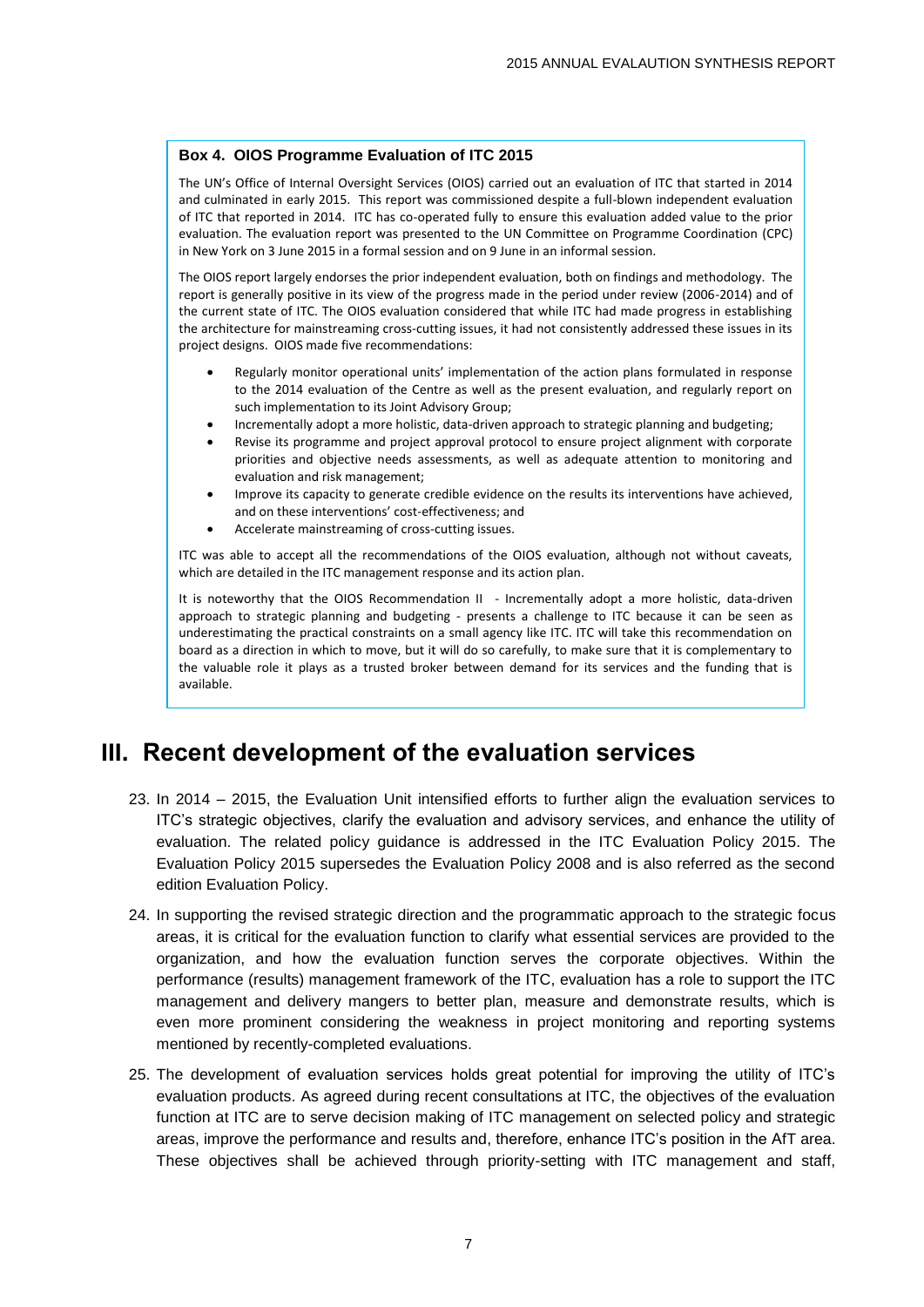conducting strategic evaluations in a timely manner, and promoting learning and consensus building.

- 26. To build common understanding in-house, evaluation approaches shall be harmonised among Divisions and teams, to ensure consistence and effective use. In the harmonisation process, the Evaluation Unit is positioned to provide advisory services to delivery managers on monitoring, reporting, and evaluation methods and processes, and it relies on effective monitoring and reporting system to generate quality evaluation findings.
- 27. **Evaluation Policy 2015.** The first edition of ITC Evaluation Policy was approved in 2008, and it has been guiding and serving the independent evaluation function and the programme monitoring and evaluation systems at ITC. In line with UNEG Norms and Standards, it is considered a good practice to update evaluation policy periodically.
- 28. The decision to update the Evaluation Policy is also related to the recommendations of the two recent external independent evaluations of the ITC and two UN assessments of evaluation function of UN organizations that touched upon the evaluation function of ITC. The Evaluation Policy addresses the recommendations on enhancing the evaluation function, revising evaluation policy, supporting evaluation capacity building, and conducting risk-assessment for evaluation planning. It also emphasizes evaluation advisory services to support monitoring and reporting.
- 29. In particular, the revision reflected the changes that have taken place in ITC in recent years, such as the revised strategic direction described in the Strategic Plan 2015-2017, the programmatic approach to address the focus intervention areas, the ongoing efforts to enhance programme and project designs, the revision of corporate monitoring and evaluation systems, and the progress made in impact assessments and impact surveys, and the use of impact stories to communicate development results.
- 30. To strengthen alignment with ITC's strategic objectives, the renewed Evaluation Policy emphasizes the evaluation services for strategic decision-making and the utility of evaluations. Evaluation shall act as an agent of change and advise management decision-making through providing evaluation-based evidences and recommendations.
- 31. The Evaluation Policy 2015 articulates what main advisory services are provided by the evaluation function to operation divisions and delivery managers. The purpose of evaluation advisory services is to develop an evaluation-based learning culture, and in particular to use evaluation practices and methods in project cycle management to manage and report results with credible evidence. The advisory services include regular comments on monitoring, reporting and evaluation to the Project Appraisal Committee (PAC) on project ideas, project plans and programme plans, and support to delivery managers on monitoring and reporting issues such as baseline surveys, midterm reviews, self-evaluations, periodical reviews, impact studies, project completion reports, independent evaluations, etc.
- 32. To address the demands on impact assessment, the Policy clarifies that impact assessment, as a type of evaluation, could take the form of either independent evaluation or self-evaluation, pending on the specific requirements, objectives, funding sources, and timing. The decision for undertaking an impact assessment should be based on a balanced consideration of the potential value added, compared with a regular evaluation exercise, and the cost involved in conducting an impact assessment.
- 33. It may not be applicable to conduct impact assessment in certain operations, however, some specific impact assessment methods, such as comparison between before and after intervention and comparison between the results observed in target groups and that in comparison groups, could be applied in monitoring, reporting, and evaluation and self-evaluation activities. Among others, the ITC's annual client survey on perceived impact will be supported by the Evaluation Unit.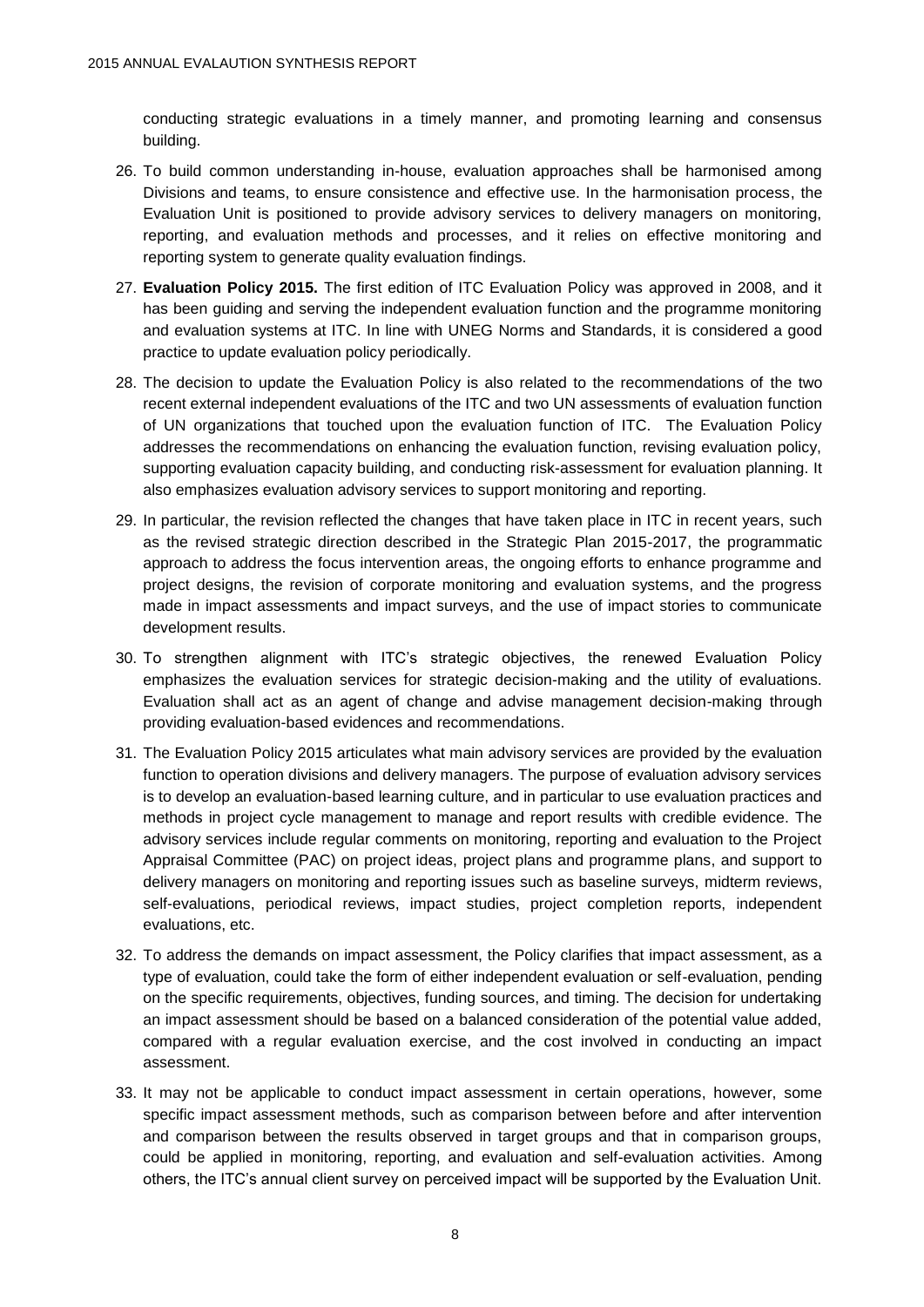The Unit will also explore methods to enhance the "impact" elements in ITC's Impact Stories, a communication product, to uphold the partnership and visibility efforts of ITC.

- 34. The considerations on evaluation work programme and budget, implementation arrangement, evaluation criteria, process, and use are in line with the good practices promoted by UNEG and verified by ITC. Besides, the Policy makes clear that the conflict of interest should be strictly avoided in evaluation practices. These norms and policy guidance will facilitate building a common understanding within ITC on the matters related to evaluation, self-evaluation, and impact assessment.
- 35. To enhance the operational prospects of the Evaluation Policy, the Evaluation Unit is in the process of developing two sets of guidelines to operationalize the policy – the Guidelines for Independent Evaluations and Impact Assessment, and the Guidelines for Self-evaluation at ITC. The three documents will compose a package of ITC's evaluation policy and guidance documents.
- 36. **Strategic Paper**. As part of the preparation work for revising the Evaluation Policy, the Unit developed a strategic paper in 2014 for consultation with ITC management, on Strategic Services of the Evaluation Unit in Enhancing Corporate Performance and Learning. The paper was presented to the ITC Senior Management Committee (SMC) in November 2014, and the feedback received was very insightful and constructive for the later effort in developing the Evaluation Policy.
- 37. The paper explained, among other issues, the complementary roles of the evaluation function and performance (results) management function at ITC, for examining and reporting corporate performance and results, and it articulated the operational challenges faced by ITC in strengthening monitoring and reporting systems at programme and project levels.
- 38. The paper also outlined the main services provided by the Evaluation Unit: independent evaluation services and advisory services, with a view to strengthening corporate monitoring and reporting systems.
- 39. **Impact methods**. In December 2014, the Evaluation Unit published a guidance paper on impact assessment: Impact at the Agency Level 2014. The paper presented on the one hand the results of an impact-oriented survey, as presented in the Section above in this report, and on the other, the concepts, methods, and lessons learned regarding impact measurement within ITC's operational context. The key learning point argued by the paper is that the credibility of the impact will have to be further strengthened through applying relevant and practical impact measurement methods.
- 40. Measuring long-term development results and impact of AfT interventions (such as poverty reduction, women's empowerment, and economic growth) requires rigorous and relevant methods, and reliable observation over time. In the trade development context, these changes lie much beyond any linear attribution analysis; often increased exports are not entirely the result of a single trade intervention, but rather the results of collective efforts of different sectors, partners and beneficiaries themselves. Thus, it is instructive to construct an impact analysis model which takes into consideration the macro-level intervention logics of multi-sectors, partners, and beneficiaries, and the context-specific outcomes and indicators. This kind of analysis model should reflect, to the extent possible, the complex realities on the ground while distinctively delineating the various impact paths.
- 41. Another lesson learned from various impact measurement exercises is about the availability and reliability of data. The finding on compromised quality of performance and results data is expressed repeatedly by recent evaluations including the external evaluations. The Evaluation Unit will explore various advisory services to enhance the availability and quality of data contained in the monitoring and reporting systems.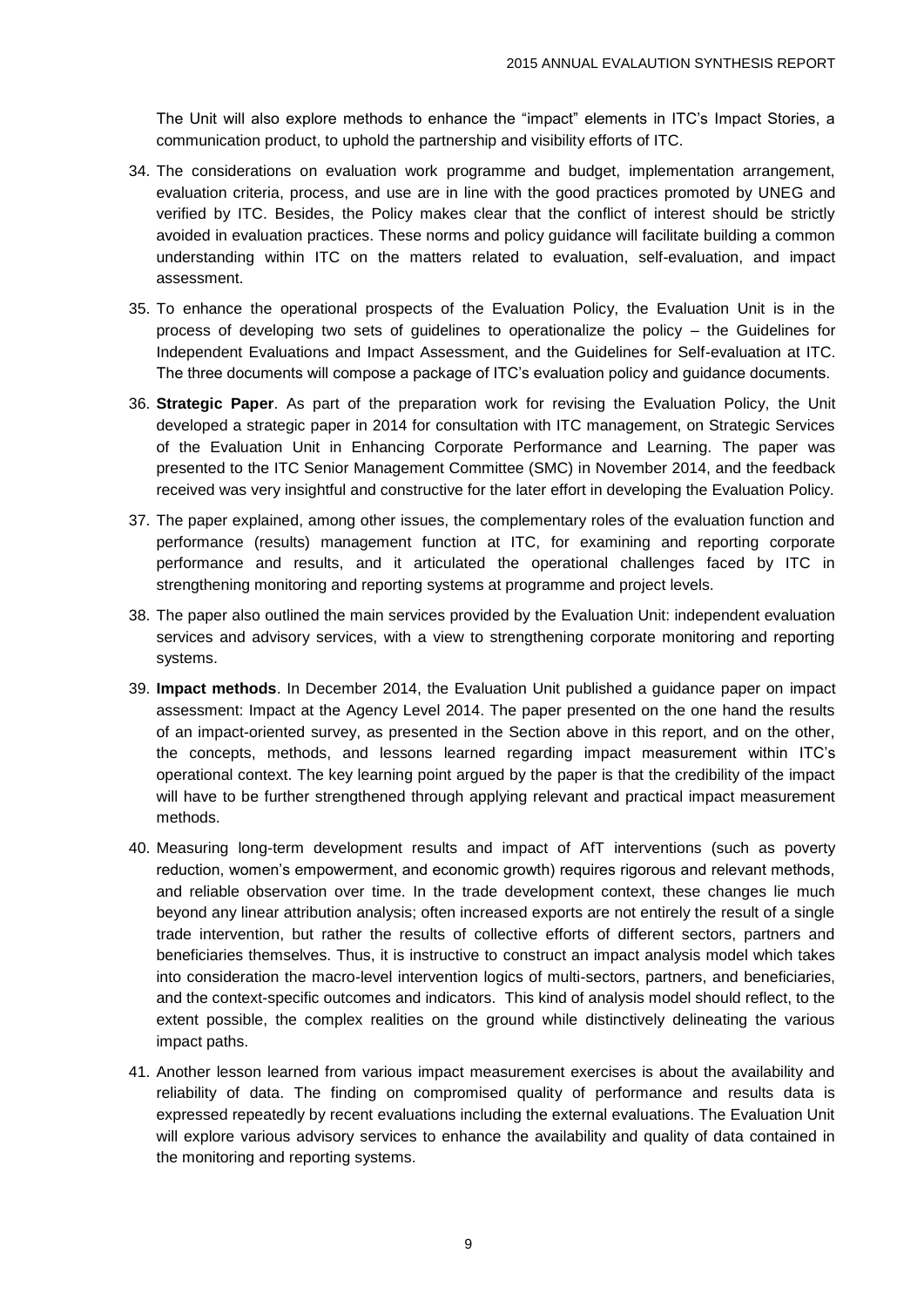- 42. Following the programmatic approach outlined in the Strategic Plan 2015-2017, ITC is already progressively carrying out a series of efforts to address the challenges related to measuring and demonstrating long-term results and impact. In operations, ITC is building more convincing logic chains between ITC activities and claimed results, embedding impact consideration into project designs, and ensuring the integration of evaluation recommendations into the project cycle. These actions will facilitate ITC's understanding of attribution/contribution issues in the results chain.
- 43. To promote the integration of impact measurement, an ongoing effort undertaken by the Evaluation Unit is to review the various impact measurement practices currently applied by delivery managers, with a view to consolidating experiences and generating lessons for the development of a corporate impact framework. The Guidelines for Independent Evaluations and Guidelines for Self-evaluations will address the issues on methods, process, and use of impact assessment and various impact measurement tools.

# <span id="page-13-0"></span>**IV. Implementation status of evaluation recommendations and good practices**

- 44. This is a review of the implementation status of recommendations provided by evaluations completed between 2012 and 2014. The objective of this section is to present the implementation status (including progress and results) and lessons learned, and if applicable, good practices in the implementation of evaluation recommendations. This analysis addressed the evaluation recommendations related to the following projects, programmes and functions:
	- The World Export Development Forum (WEDF), evaluation 2012;
	- Expansion of Intra- and Interregional Trade Among the Member States of the Economic and Monetary Community of Central African States (CEMAC), the Economic and Monetary Union of West African States (UEMOA) and Francophone Countries of the Mekong, midterm evaluation 2012;
	- Poor Communities and Trade Programme (PCTP), midterm evaluation 2013;
	- Netherlands Trust Fund (NTFII) II Programme, evaluation 2013;
	- ITC Export Strategy (ES) Function, evaluation 2013; and
	- Sector Competitiveness and Export Diversification (SCED) in The Gambia, midterm evaluation 2014.
- 45. In line with the ITC Guidelines for Follow-up to Evaluation Report Recommendations<sup>4</sup>, managers of programmes and projects that have been evaluated are required to periodically report on the implementation status of the recommendations and their supporting actions. Implementation monitoring was collected twice during 2014 (June and December); the qualitative and quantitative data for this analysis is based on a desk analysis of the most recent implementation status reported. With a view to determine if the evaluation had helped the project to be more relevant, effective, efficient, sustainable, and contribute to impact, each of the six monitoring reports were reviewed and discussed with the programme or project manager in order to determine what had been accomplished as of December 2014. The findings from this have been combined to form an overall understanding in the form of key messages and lessons learned.
- 46. Based on the status reports, the recommendations related to the six evaluations are all fully accepted or partially accepted. As of December 2014, among the total of 80 recommendations from the evaluations, 49 are fully implemented by the new phases or new interventions, which represents 61 per cent of the total recommendations; and most of the others are being

-

<sup>4</sup> International Trade Centre. Guidelines for Follow-up to Evaluation Report Recommendations, 2008, page 3.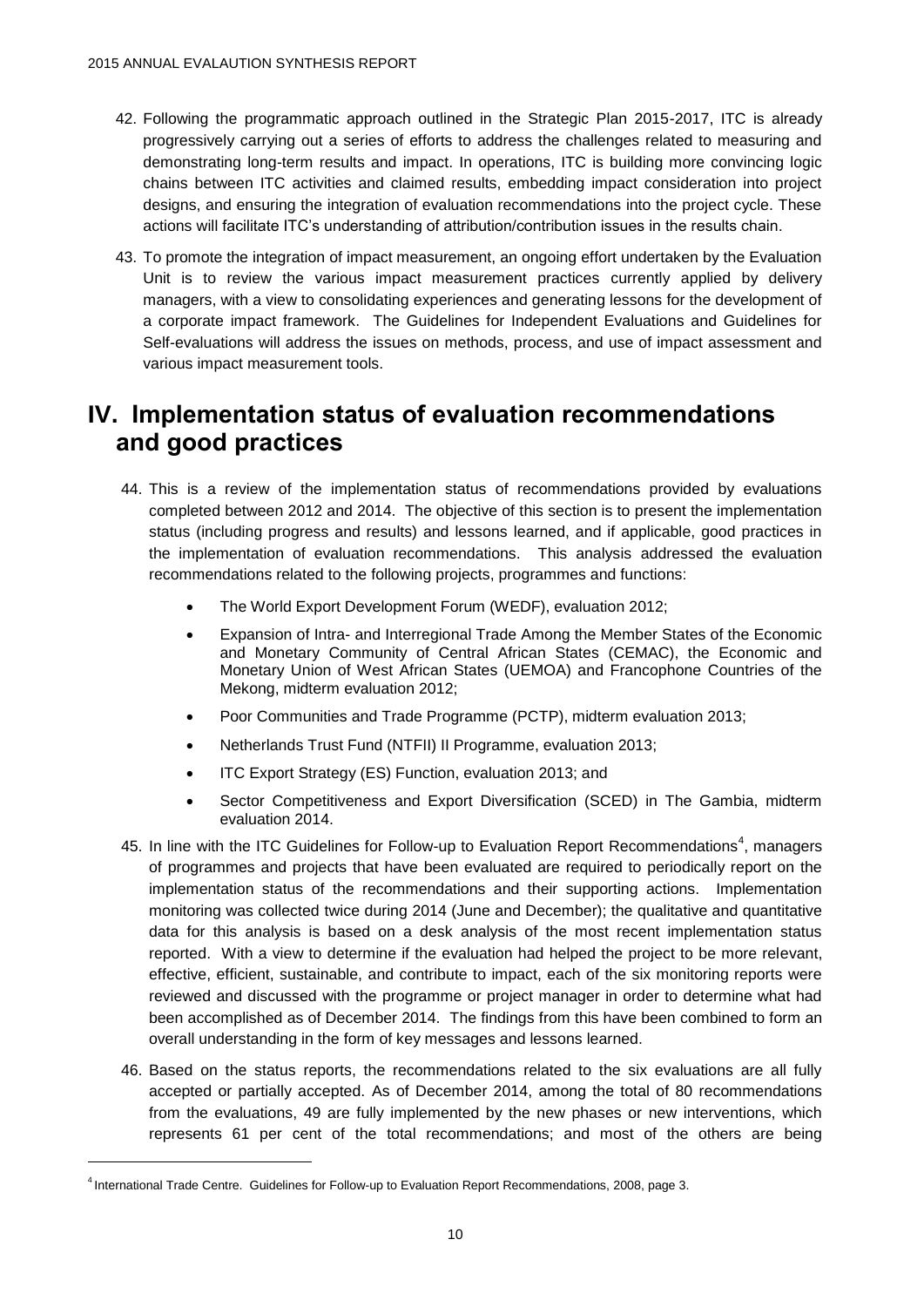implemented, except two which had not started. The high rate of full acceptance, 88 per cent, by the delivery managers indicates that the majority of the evaluation recommendations were reflected in new designs or new phases. An overview of the implementation status is provided in the table below.

| <b>Evaluations</b>                         | <b>Recommendations</b> |                |                       |                             | <b>Implementation Status</b> |                          |                |
|--------------------------------------------|------------------------|----------------|-----------------------|-----------------------------|------------------------------|--------------------------|----------------|
| (Date of                                   | <b>Total</b>           | Accepted       | Partially<br>Accepted | Not<br>started <sup>5</sup> | Ongoing                      | <b>Final Status</b>      |                |
| completion)                                |                        |                |                       |                             |                              | Partially<br>implemented | Implemented    |
| <b>WEDF</b><br>(2012)                      | 9                      | 9              | $\mathbf 0$           | $\mathbf 0$                 | $\mathbf 0$                  | 4                        | 5              |
| South-South<br>(2012)                      | 12                     | $\overline{7}$ | 5                     | $\mathbf 0$                 | 3                            | 1                        | 8              |
| <b>PCTP</b><br>(2013)                      | 21                     | 21             | $\mathbf 0$           | $\mathbf 0$                 | $\mathbf 0$                  | $\mathbf 0$              | 21             |
| <b>NTF II</b><br>(2013)                    | 12                     | 11             | 1                     | $\mathbf 0$                 | 3                            | $\mathbf 1$              | 8              |
| <b>Export</b><br><b>Strategy</b><br>(2013) | 12                     | 11             | 1                     | 0                           | 7                            | $\mathbf 0$              | 5              |
| <b>EIF Gambia</b><br>(2014)                | 14                     | 11             | 3                     | $\overline{2}$              | 10                           | $\mathbf 0$              | $\overline{2}$ |
| <b>Total</b>                               | 80                     | 70             | 10                    | $\overline{2}$              | 23                           | 6                        | 49             |

**Table 1: Overview of Implementation Status as of December 2014**

- 47. The lessons learned presented below are exacted from reviewing the implementation status reports provided by delivery managers, and they are often found common across programmes and projects in the process of implementing evaluation recommendations.
- 48. **Partnership building**. The specific recommendation on partnership building is found in most, if not all, evaluations, as seen in the evaluations of PCTP, NTF II, and the EIF Project in The Gambia, which highlights the critical importance for ITC programmes of involving broad partners including internal and external, national and international, public and private sector partners, in pursuit of commitment and ownership, coordination and funding, technical collaboration, innovation, replication and scaling up, sustainability, etc. The status reports provided by delivery managers showed that there has been a growing trend on strengthening partnerships with project stakeholders. In the case of PCTP and NTF III, the partnership effort has led to increased support from donors, which has resulted in new projects or new phases of the programme.
- 49. **Adaptation to budget limits**. In a number of cases (WEDF, PCTP, South-South, and NTF II), the lack of funds was cited as a cause hindering the implementation of some actions. In future, action plans should be adapted to the budget limits, among other considerations, to ensure practical and timely implementation. With the benefit of hindsight, the analysis found that certain recommendations addressing technological refinements or modifications may have not fully considered cost implications and the possibility of rapid advancements in IT technology, such as what was seen in the cases of WEDF, South-South, and PCTP evaluations. The recommendation was implemented in each case of the three evaluations, by means different from that envisioned by the evaluations, which is considered as a good practice to adapt the implementation to the budget, time frame, and specific situations.

 $\overline{a}$ 

 $<sup>5</sup>$  At the time of writing, June 2015, the implementation status of the two recommendations changed from "not started" to "ongoing".</sup>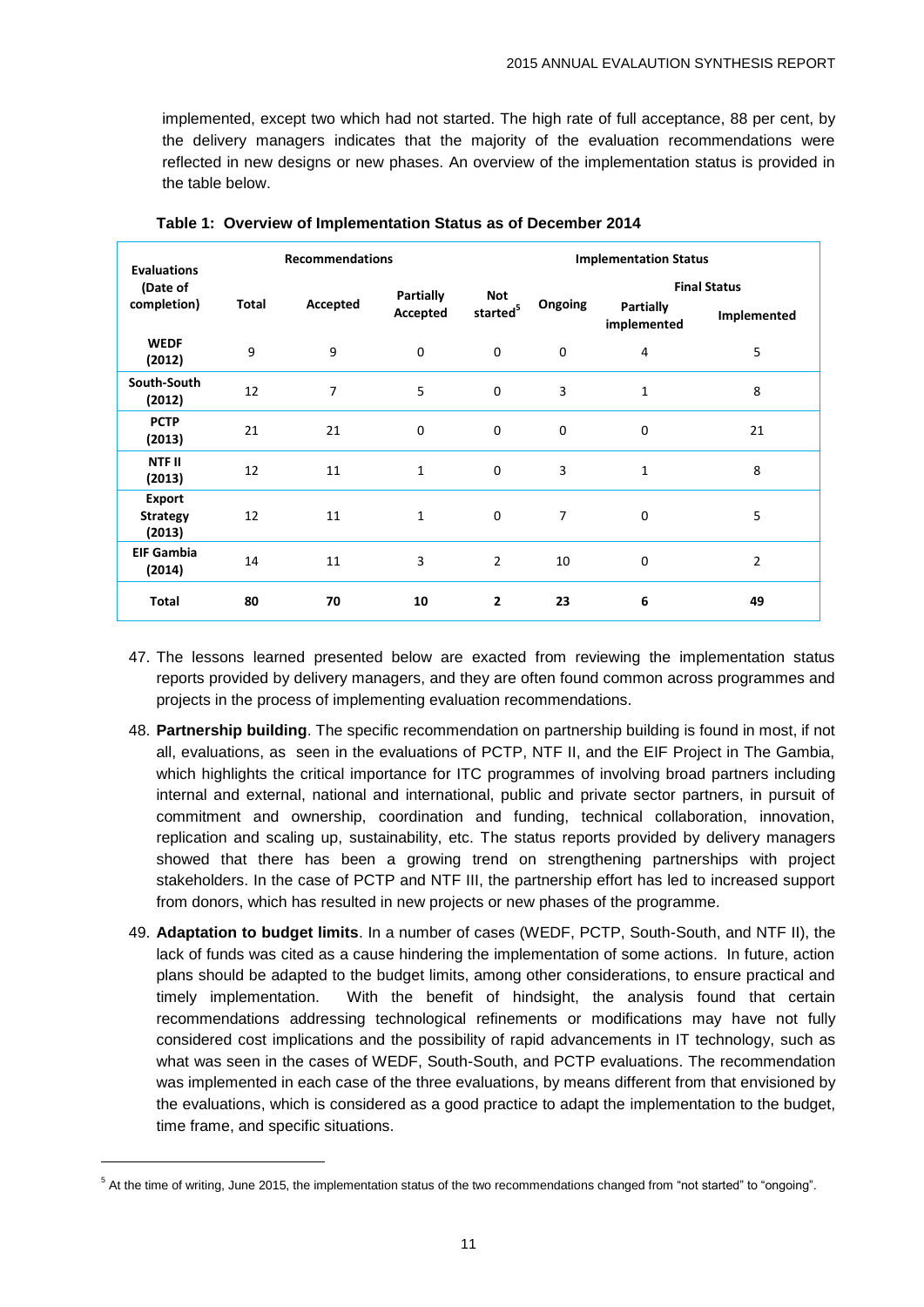- 50. **Timeframe for the action plan**. Management responses and action plans should indicate the timeframe and deadlines for implementation of recommendations. It was found that in a few cases that deadlines were lacking (NTF II and South-South), making it difficult to track and report the progress. The deadline for each recommendation and related action needs to be realistic to allow a reasonable timeframe for implementation. To ensure necessary flexibility, extensions and modifications of action plans should be justified and allowed. Taking into consideration that the management responses are agreed by Division Directors, decisions on extension and modification should be agreed by respective Division Directors.
- 51. **Monitoring and reporting results**. When comparing the findings from earlier evaluations (WEDF and South-South) to that of the recent evaluations (PCTP or NTF II), there are signs indicating increasing efforts on monitoring and reporting results. However, there is still a lack of emphasis, in the action plans and new project designs, on systematically monitoring and reporting the results and impact, as evidenced by the recent management response and action plans. The Evaluation Unit has started in mid-2104 to convey evaluation comments regularly through the Project Appraisal Committee on new project ideas and project designs, with aims to enhance the monitoring and reporting arrangements and to direct emphasis on measuring and reporting results and impact.

#### **Box 5: Good Practices**

#### **Poor Community and Trade Programme (PCTP).**

The evaluation recommended the creation of a database application to allow joint product development with the accessory industry, by sharing design files and design ideas though mobile devices. After consulting with industry partners the Ethical Fashion Initiative (EFI) team found that existing technologies would allow organizing product development without creating an additional app. As a result, the EFI developed a means to co-design a collection out of design templates available on an e-commerce platform.

As the programme is extended to December 2020, it plans to continue integrating evaluation findings and recommendations. The revised programme document included various inputs from the evaluation, such as the evaluation findings on EFI's inclusive business model, improvement in the livelihoods of disadvantaged groups, etc. The documents also made references to the results of implementing the evaluation recommendations.

#### **The World Export Development Forum (WEDF)**

The WEDF event did not take place in 2013, which led to three of the recommendations scheduled for a two-year period being confined to one year. Under these circumstances, the implementation of the recommendations was carried out to the extent possible. For those recommendations that were partially implemented (efforts towards involving the wider trade-related technical assistance community; network strengthening; and further engagement with the donor community in the planning process) will be ongoing as seen in the new project document. Good practice has been put in place by WEDF, as the implementation of recommendations has been tracked and the tracking record is explicit in the Events project document.

# <span id="page-15-0"></span>**V. Learning themes**

- 52. The learning themes presented below are generated from crosschecking the main findings on the alignment to corporate objectives, recent development of evaluation services, and implementation status of the evaluation recommendations. They are provided for the purpose of stimulating inhouse debate on how to address these issues and preparing related actions in operations.
- 53. **Sustainability and exit strategy**. The concerns on sustainability are one of most prominent crosscutting issues conveyed by the three programme/projects evaluations. The sustainability prospects of the benefits generated by the TCCEP are varied in different projects. The evaluation did not identify an explicit strategy on sustainability of the programme; however, the evaluation identified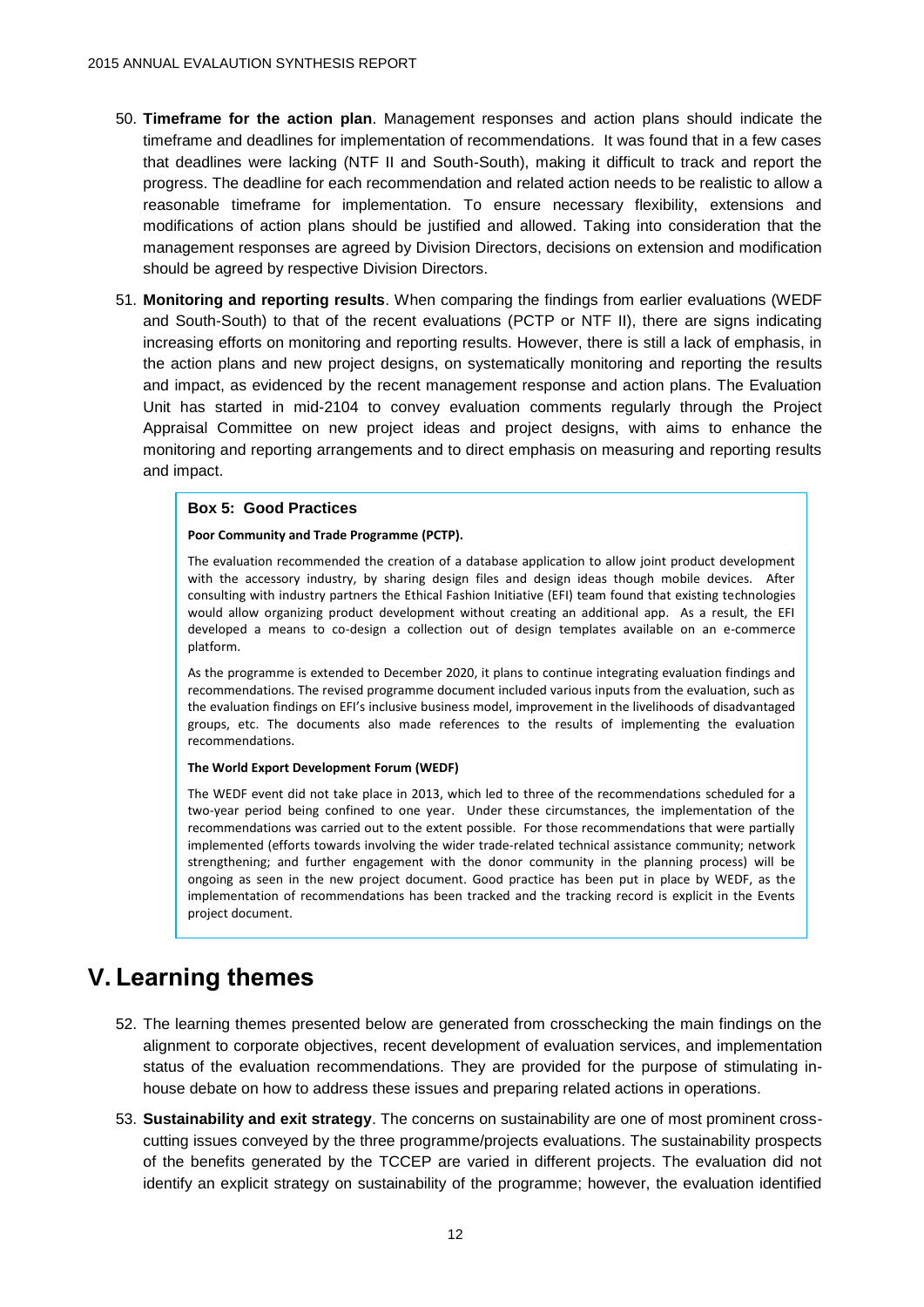good prospects on SME business and export in Peru, Kenya, and, to certain extent, Zambia as well. The programme's modus operandi on exit arrangement was to focus on existing financial viable companies that would continue to trade after the programme finished, however the programme was weak in articulating a comprehensive exit strategy to sustain the overall benefits of the projects.

- 54. The sustainability prospects of the two EIF-funded projects are weaker. The HPTD in Lesotho encountered challenges related to coordination and ownership during implementation, and the lack of communication between the key partners in the Government during the design and implementation stages slowed the progress on agriculture production and hindered the implementation of quality assessment (accreditation) and market information centre.
- 55. The sustainability of the project benefits will be largely dependent on the ownership and participation of the key national partners, therefore the evaluation recommended to bring in key national players and motivated implementation agencies on board in the next stage, and requesting to extend the implementation period to allow sufficient time to establish agreement with key national partners and to implement all the expected activities. An exit strategy agreed by national partners would enhance the sustainability prospects.
- 56. The SCED in The Gambia progressed well in terms developing horticultural sector strategies for groundnut, cashew nut and sesame sectors, implementing food safety and quality acts, and supporting farmers' field schools. However, the evaluation considered that the de-linking between horticultural sector development and quality standards posed a risk for the realization of the project benefits and the sustainability prospects as well.
- 57. There is also a great need for effective monitoring, evaluation and compliance actions, as the existing arrangements are too ad hoc to be durable. The Ministry of Agriculture had been cited by the project as an anchor in some of the major activities; however the difficulties in realizing commitment will put the sustainability prospects at risk. An exit strategy supported by national partners, including Ministries of Trade and Agriculture, are necessary to sustain the project benefits.
- 58. The evaluations acknowledged that the coordination and management arrangments among the national stakeholders are often beyond what ITC could influence, especially in certain country contexts where ITC's actions are pending on the upcoming political elections or government decisions. Based on the findings from the three evaluations, the Annual Evaluation Synthesis Report would suggest the ITC management to dedicate one SMC session on discussing how to guide the design and implementation of sustainability and exit strategies in ITC programmes and projects, and propose tailored training and support to delivery managers.

#### **Box 6: A good practice on sustainability arrangement with existing national structures**

In Kenya, extension officers operating in field schools and providing assistance via mobile phone text messaging are likely to continue providing climate change related training, as TCCEP used existing national structures and involved the TISI partner in the development of climate change adaptation training manuals. The latter resulted in the Kenya Tea Development Agency (KTDA) adding climate change adaptation to the farmers' field school curriculum. Climate change adaptation is also promoted by posters in local languages in public areas like tea collection centres. Farmers are likely to maintain the use of enhanced techniques such as composting or the use of energy efficient stoves requiring less fire wood.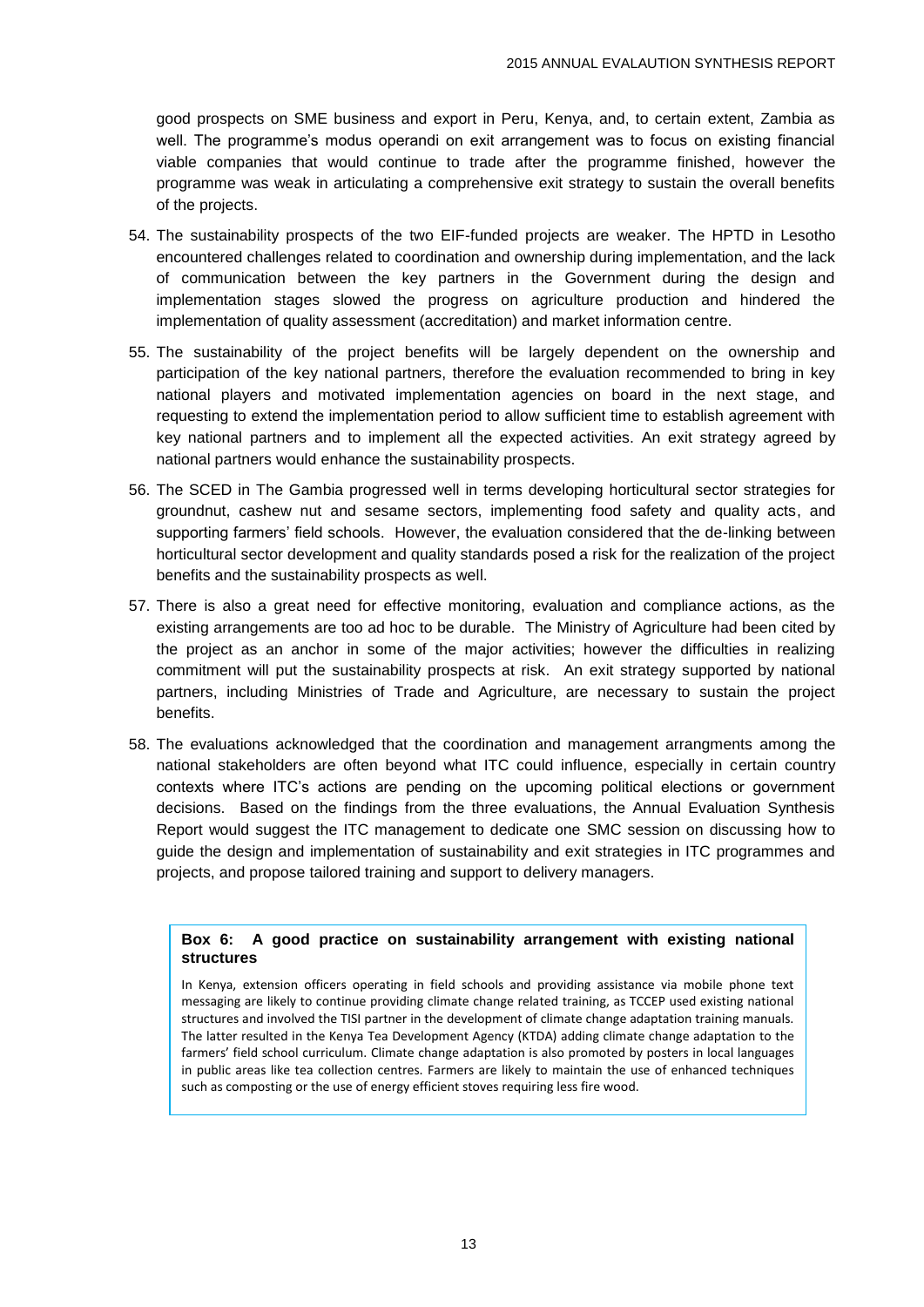- 59. **Extension of implementation period**. Another key lesson learned from the midterm evaluations of the two EIF Tier-2 projects is about the length of implementation period. The EIF projects, as often seen in other ITC projects, are bound to be implemented in a three-year period, including the time for sorting out implementation arrangements in the host countries. However, in some EIF client countries, the coordination among key national partners is in itself a consultation-intensive, time-consuming and critical intervention process, and the time dedicated to the preparation and coordination will have to eat in the time expected for implementing other project activities.
- 60. As evidenced in both EIF projects, in the initial two years, the challenges related to coordination and commitment in the country significantly slowed down the progress, and there were little signs showing the projects would complete the tasks within a three-year time frame. There was a great need to extend the implementation time to implement all activities, and therefore to realize the expected results.
- 61. The Annual Evaluation report therefore suggests that the EIF delivery managers feedback the evaluation findings to EIF Secretariat and national partners, and convene a meeting with EIF Secretariat and key national implementation partners to discuss the options on how to reschedule a realistic time frame in specific client countries, to allow the project results to be realised and sustained. The lessons could be shared with other ITC projects on how to factor in the preparation and coordination efforts in project planning stage.
- 62. **Effective monitoring and reporting**. An insight gained from the efforts of promoting evaluation services and implementing evaluation recommendations is about the critical importance of effective project monitoring and reporting to the realization of ITC's development results.
- 63. ITC's development achievements should be backed with relevant, systematic and reliable data, of each programme and project and in individual client countries, which is still found as a weak link in ITC's project management cycle. The Evaluation Unit could do spot-checking on the performance and results of individual projects and in client countries, but it is not positioned neither resourced to do comprehensive multi-year data collection for each project to track the exact performance and results.
- 64. The Evaluation Unit has started a mapping exercise of the result assessment tools at ITC, to analyse the utility of assessment and reporting mechanisms. Preliminary findings indicate that the existing tools present important potential for presenting results. For example, surveys, which are the most widely used tool in the organisation, already solicted useful feedback from beneficiaries, but should dig further to understand the "why" factors. The Benchmarking Tool for TISIs could evolve into a more systematically used methodology to determine a baseline for tracking and reporting results. Similarly, the wealth of both quantitative and qualitative information produced by the PCME tool, used in the Empowering Poor Communities to Trade Programme, could be further developed into a rigorous impact evaluation tool and used in wider corporate context.
- 65. In this respect, within the 2015-17 strategic planning cycle, the Evaluation Unit is planning to promote self-evaluation and project completion report, and enhance quality guidance and validation services of monitoring and reporting products. The roll out of self-evaluation and project completion report is expected to expand the evaluation coverage of ITC's overall operations, and the quality support will enable the delivery managers to better collect, consolidate, and present the concrete results, and feed the lessons and insights in decision making. The upcoming Guidelines will facilitate the implementation of self-evaluations and project completion reports.